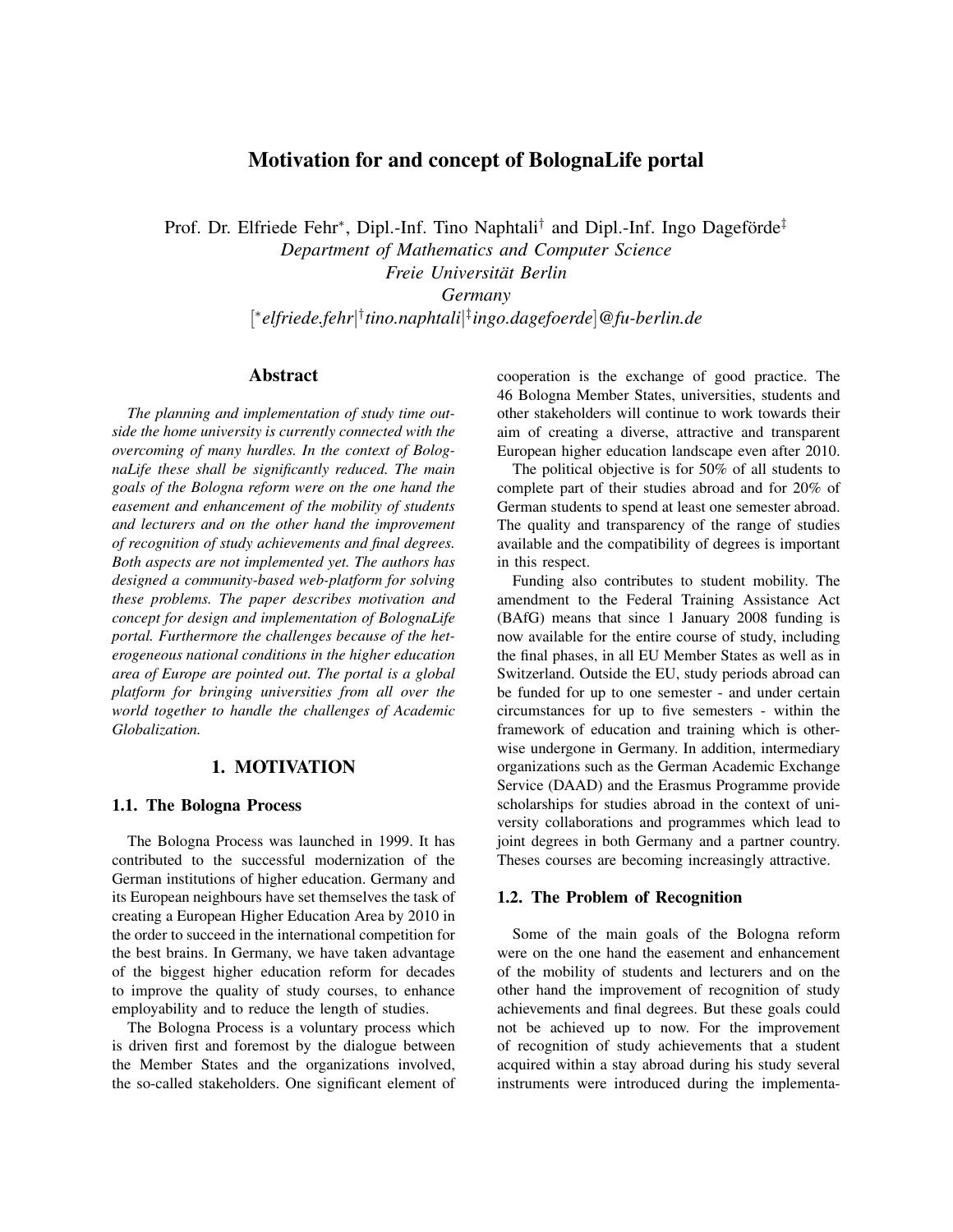tion of the Bologna process. These instruments which should facilitate the recognizing actors of respective universities to rate the yielded appraisals were as follows:

- the universities got invited to describe the educational objectives and the skills to be acquired of the modules for the purpose of comprehensability
- the instruments of the mobility programs (learning agreement and transcript of records)
- through the introduction of the European Credit Transfer System (ECTS) the work load which the student has needed for yielding the relevant appraisal should be intimated
- the ECTS grade intimates indepently from the national grading system how the student can be classified within his cohort

On international level the convention for recognition of qualifications in higher education area was generated and adopted 1997 by the Council of Europe and the UNESCO. The convention stated recommendations for recognition processes of higher education efforts. By ratification of the convention the countries commit to implement these recommendations.

There are a lot of reasons why the goals relating easier recognition could not be accomplished. The essential problem is that students still does not know which modules of foreign universities in their own university exist to be recognized. Besides complex programs like  $ERASMUS<sup>1</sup>$  it is only incumbent upon the students to inquire personally the responsible persons of the own university. Both for the students and also for the responsible persons of the universities that means timeconsuming investigations and wasteful administrative acts. The opportunity to pass study module abroad during the non-lecture period successfully is nearly unthinkable. Transitive relations between modules, such as university A recognizes a module of the university B and also university B recognizes a module of university C are not handable in the current situation. In that case it would be university A could recognize the module of university C. But these transitions are not achievable without an appropriate system.

Due to that circumstances exchange programmes are limited to merely a few long-standing approved agreements between particular universities. In these cases the capacities for places to study for students from other countries are extremely limited. This allows student sure always to yield appraisals abroad, but neither place nor time are freely selectable. The making of agreements between universities is an extremely long process. Potentially the contents of teaching change

more rapidly than such kind of agreements could be made.

For that reason it is in the most cases that there are individual decisions from the responsible teachers which modules they recognize. The teachers and the students need support for that problems. The students need a solution for finding suitable modules all over the world which they can pass for they study. The teachers need one for managing the process of recognition of modules all over the world.

## 2. THE PORTAL BOLOGNALIFE

## 2.1. Idea

The planning and implementation of study time outside the home university is currently connected with the overcoming of many hurdles. In the context of BolognaLife these shall be significantly reduced.

The portal is a global platform for bringing universities from all over the world together to handle the challenges of Academic Globalization.

A major problem is that even in case of study programs that are in close agreement with regard to the totality of skills, content and goals, the different modules that have been developed at each site are only in few cases compatible with each other in terms of objectives, content and formats. Experience shows that students who study abroad for a semester, often lose an entire academic year, because for many modules completed abroad there are no equivalent counterparts at the home university.

A consistent implementation of proven modules or complete programs of study appears against the background of very different input conditions, desired diversity and heterogeneous staff as neither feasible nor desirable. A more convincing concept is to indicate those modules, which have proved successful in more than one site and developed as an integral part of a study program for multiple sites as so-called Bologna Modules. The central idea of this concept is to establish a world-wide, loosely coupled, dynamic network of module responsibles from all disciplines. They cooperate in the design and testing of individual modules and contribute the relevant information on the Internet portal BolognaLife where it is made public.

For favorite modules, Bologna courses could be offered in addition to the regular, semester-long form in the form of a compact summer course (Bologna Course). BolognaLife serves the announcement and posting of Bologna courses. It is a global supplier of relevant information to all students who wish to complete one or more courses abroad. BolognaLife

<sup>1.</sup> see http://eu.daad.de/eu/index.html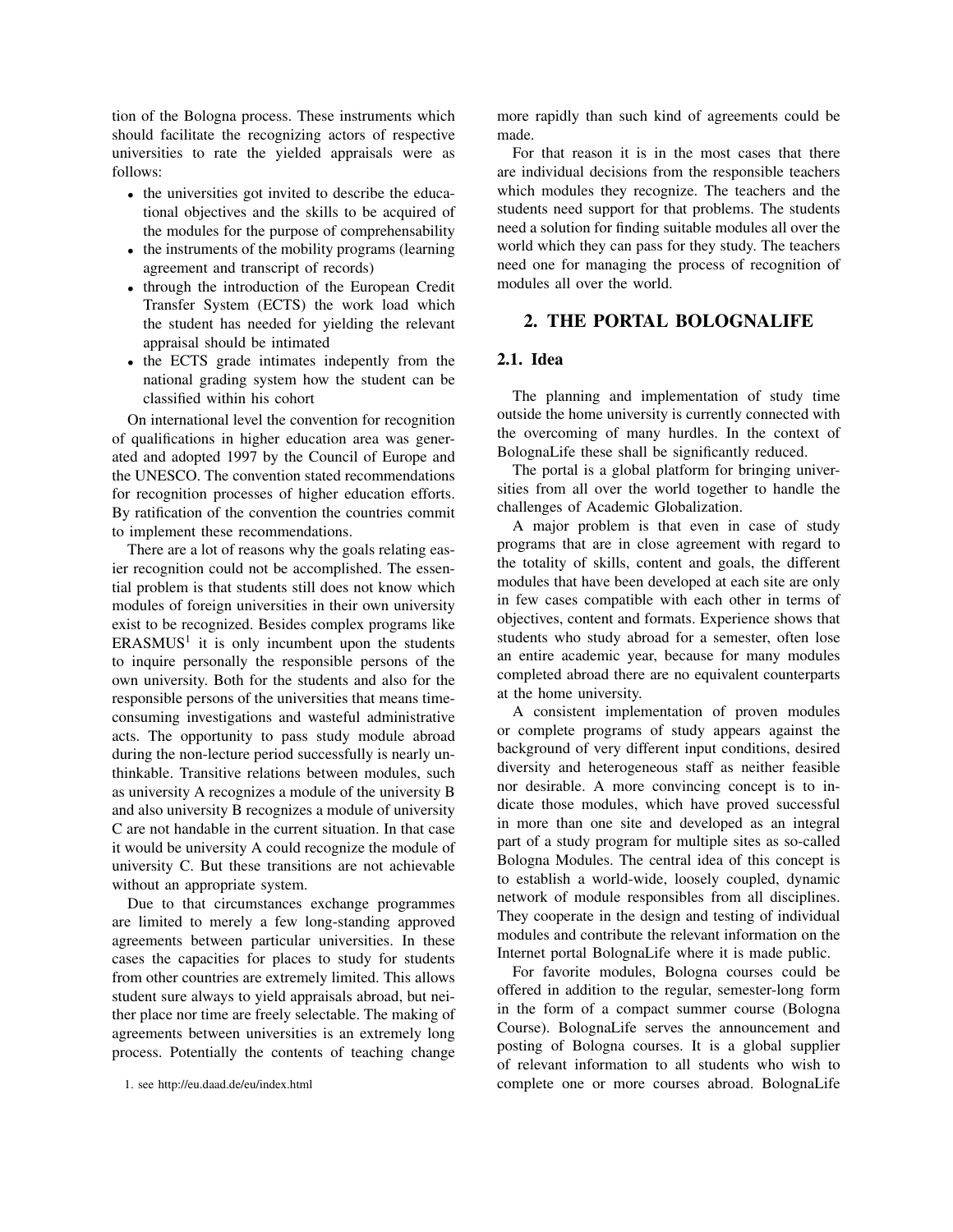offers adequate search capabilities that allow them to easily obtain an overview about which equivalent modules will be offered at which participating universities at what time. This is creating flexible options for students to make multiple experiences at other universities without losing study time. The system supports planning of semesters abroad and supports the related recognition of results.

For schools, module responsibles and program managers the Internet portal BolognaLife acts as a focal point and stimulus for international cooperation. BolognaLife brings transparency in the study program of all participating universities. It pushes to decentralized development, greater exchange and better networking in the International Higher Education Area. These allow the design of joint degree programs in much simpler and more flexible ways. The complexity of matching skills, goals and content, as well as discussion of appropriate teaching formats are reduced, because only individual modules or module sequences have to be discussed between the respective partners (which are the neighboring nodes in the network). With the establishment of the Bologna network an ongoing curriculum development process is set in motion that accompanies the regular expansion and updating of the Bologna modules. In the context of BolognaLife a simple decentralized structure with many active nodes is established, through which all matters of recognition can be resolved locally by simple means.

### 2.2. Concept

The planning and implementation of study time outside the home university currently comes with many problems that can be reduced by BolognaLife portal.

A major problem ist that in Europe despite a broad concsensus of the qualification goals and content of implemented study programs, very different modules were designed. These are compatible only in a few cases in terms of objectives, content and structure with each other. For foreign graduated modules there does not exist often suitable modules at the home university.

Implement proven modules or complete study programs consistently in Europe appear in the context of very different initial conditions, desired diversity and heterogeneous staffing structures are neither practical nor desirable. A convincing concept is to provide modules that are proven in more than one university and become a integral part of a study program for multiple locations as so-called Bologna Modules. The central idea to implement this concept is the creation of a pan-European loosely coupled, dynamic network of responsible persons from European universities from

all disciplines. They work both with in the design and testing of individual Bologna Modules and make relevant information accessible through the BolognaLife portal.

Belonging to a Bologna-Module course will be in addition to the normal, semester-long form also regularly offered in the form of a compact summer course (Bologna-Course). Bologna Life is the announcement and posting of Bologna courses. It offers world-wide to all students appropriate search functions that allow them to easily gain an overview of the completion of each module too, which are offered at universities involved and all informations about the module itself. This creates flexible options for students, during the studies they make the same multiple experiences at other universities and their study lastens even shortener. At the same time, the system supports the planning of study abroad and the consequent recognition of studies and examinations.

For schools, module makers and program managers using the Internet portal Bologna Life it acts as a focal point and inspiration to the international cooperation. By bringing transparency Bologna Life transports steps forward to studies at individual universities. So it comes to decentralized development processes aimed at enhancing the exchange and a better networking in the European Higher Education Area. These kind of benefits arise in the design of joint degree programs much simpler and more flexible. It provides ways of vote of skill objectives and content, and in the discussion on appropriate teaching systems, because only individual modules or module sequences with the relevant partners (i.e. the neighboring nodes in the Bologna network) are aligned. With the establishment of the Bologna network, a continuous curriculum development process is being started, which is associated with the expansion and regular update of the Bologna-modules. Also developed within the framework of Bologna Life a simple decentralized structure with many active nodes, through which all matters of recognition by simple means can be resolved locally.

## 2.3. Objectives and principles

Bologna Life provides clear information about courses at universities in the European Higher Education Area and their mutual recognition. It is based on established modules and their responsible persons to jointly build a dynamic network where they exchange views on skills and content objectives and results, documenting in particular the mutual recognition of the modules. Also it supports the planning of individual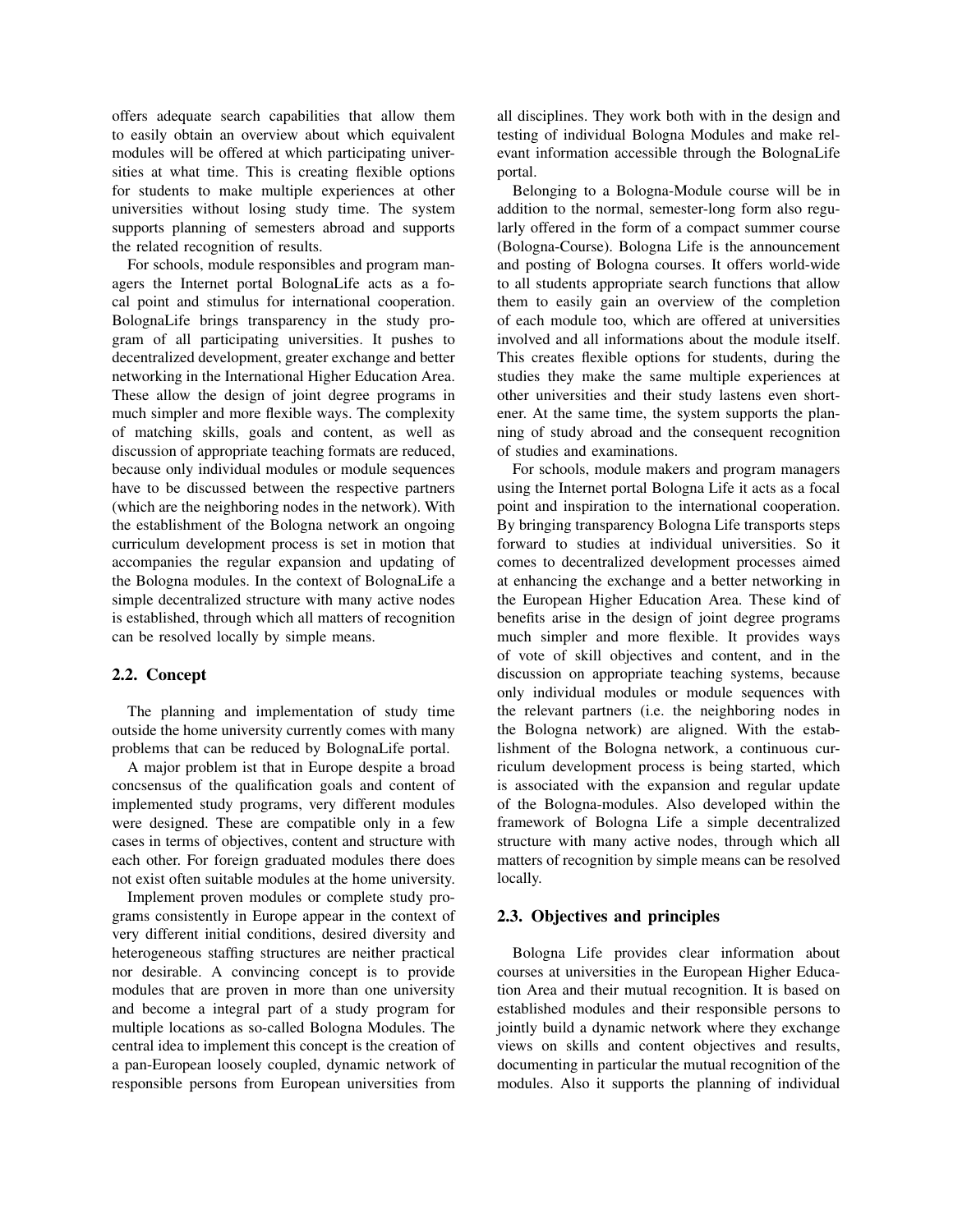study abroad, facilitating the design of exchange and serves the notice and posting of Bologna courses (courses with places for visiting students). BolognaLife has no commercial interests and thrives on personal responsibility and personal trust. BolognaLife is implemented so that any registered person and only they themselves can decide who has access to what their person associated data is known for. It will finance the development, operation and maintenance from grants, donations and advertising. The latter may only be placed in a clearly delimited region. BolognaLife has no established bureaucratic structures. The system complements the various administrative routines of the respective locations.

## 3. IMPLEMENTATION

The authors designed and implemented a portal for the globalized academic world. The BolognaLife project is a community based Web2.0-application with all the benefits from Ajax technologies. Students and Lecturers can easily navigate through the whole system like in a desktop application. There is a world map for students available where they can see all the universities which offer modules for his personal study plan. Through the community character the student gets a lot of informations on how to study abroad in that special country given by other students wo made experiences in studying in that specific town and university and offering hints on how to live and work there. The teachers can easily handle the modules which they are responsible for. They simply set a unidirectional graph to other modules which are similar to their own modules and that students can book from all over the world. There is the possiblity to manage contingents of seats for students from abroad.

The portal BolognaLife is developed as a web application in Java using EJB3 for implementing a modern and stable web application connecting all the universities by web services. Used are the frameworks JBoss Hibernate<sup>2</sup> as relational persistence, JBoss Seam<sup>3</sup> combines the two frameworks Enterprise JavaBeans and JavaServer Faces and incorporates much needed identity management, PDF document creation, e-mailing and graph creation features, essential for a global platform. JBoss RichFaces<sup>4</sup> as a component library for JSF and an advanced framework for easily integrating AJAX capabilities into business applications without the need to write any JavaScript code, JBoss Drools<sup>5</sup>

as business logic integration platform which provides an unified and integrated platform for rules, workflow and event processing, JBoss jBPM<sup>6</sup> as a flexible business process management suite and Apache Lucene<sup>7</sup>, a high-performance, full-featured text search engine library written entirely in Java.

The portal is be developed as part of courses in computer science by students at Freie Universität of Berlin since 2009. The development is coordinated by the scientific staff Tino Naphtali and Ingo Dageförde. With the release of version 1.0 the source code is provided under a free license.

## 4. CHALLENGES

#### 4.1. Study regulations

A major problem of implementing such an international project is the different realization of study regulations. Students must be able to find and to identify important modules, even by different structures of study regulations. The modules must be clearly assigned to a certain part of course. The challenge is to illustrate generically the courses of studies, so that a mapping is possible. Special considerations were made how the courses of studies were realized within the development of BolongnaLife.

## 4.2. Recognition of equivalent modules

An essential problem by an international portal usage is the huge amount of potential modules, which must first been proven of equivalence by responsible persons. That is just possible, if the portal provides them suggestions, which module from other universities is potentially equivalent. Therefore it is necessary to compare modules of different universities. Criteria for a matching can be:

• Analyzing the list of literature from the teachers. By comparing the ISBN number, similar modules can be identified. Also a system, often used by online shops like Amazon, which identifies modules with similar literature is helpful. Because of the fact that mainly books in English language are used in courses, a matching literature list is a sign for equivalent contents of modules. First tests have shown that this is just a possibility for modules with a long literature list. Especially modules with interdisciplinary books are hard to evaluate this way.

<sup>2.</sup> http://www.hibernate.org

<sup>3.</sup> http://www.seamframework.org

<sup>4.</sup> http://www.jboss.org/richfaces

<sup>5.</sup> http://www.jboss.org/drools

<sup>6.</sup> http://www.jboss.org/jbpm

<sup>7.</sup> http://lucene.apache.org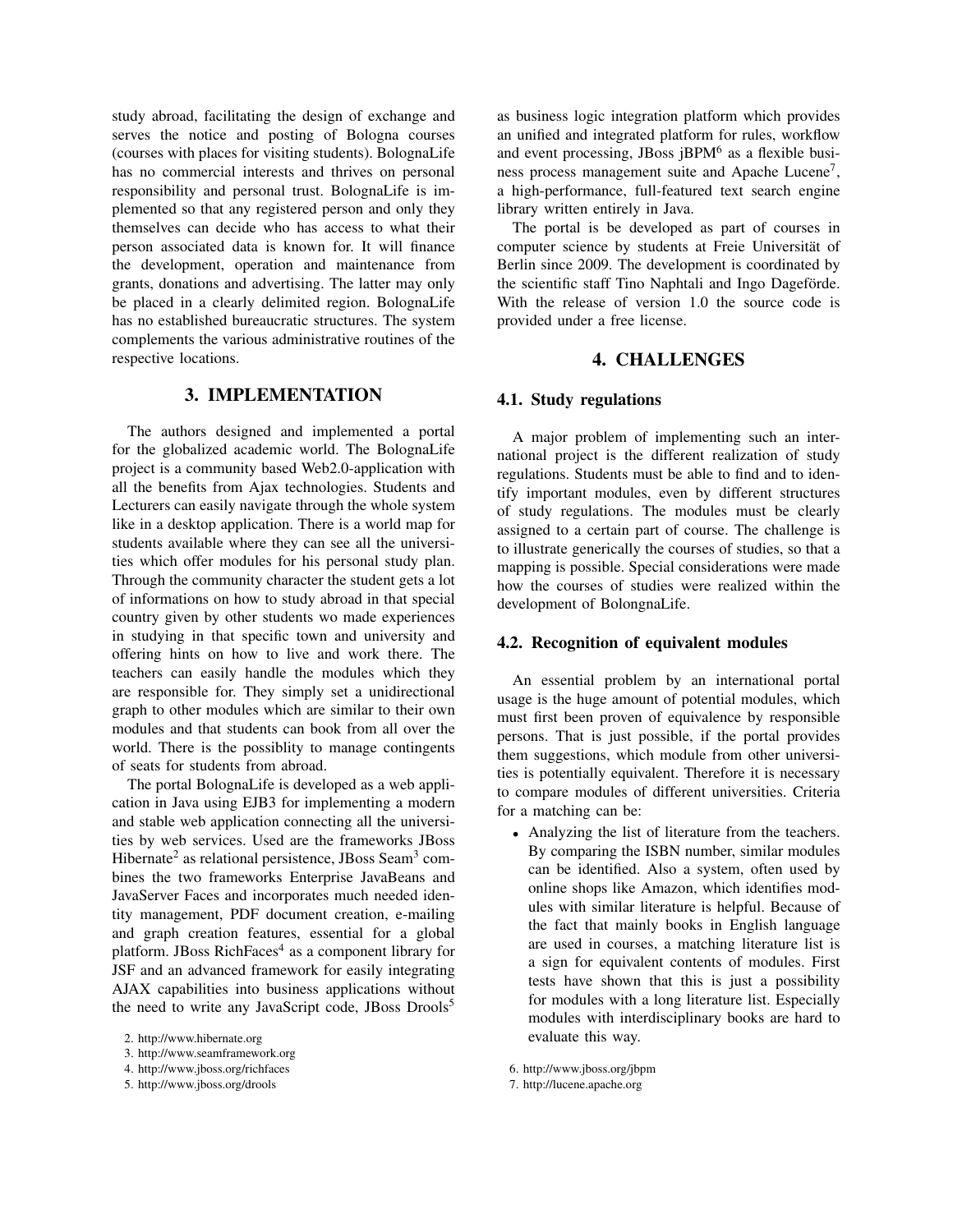- second approach can be an analysis of affiliation from modules to courses and emphasizes of studies, of the amount of credits, of the prerequisites for attending, and of the recommended time during the studies. Difficult in that approach is the fact that necessary allocation of modules to one study or to an emphasize of study is often missing. Especially basic lectures are attached to several studies. As a result, modules will be recommended, which are located in other universities in other disciplines and therefore the universities will not count the credits.
- Relationships between tutors can be a sign for equivalent modules. If tutors from different universities have a direct connection, e.g. they quote from each other or they have released shared publications, there is a high chance of both doing research and lessons in the same faculty. Looking at those relationships just helps for comparing modules for bachelor and master courses. That feature on his own is not good enough to provide a sufficient suggestion. It is useful to connect that approach with other possibilities, which are explained here. The fact, that some tutors may not doing research or publishing is an obstacle to this approach.
- The most promising and complex procedure to find equivalent modules is an analysis of the attributes in connection with the semantic characterization of the respective module. Mature stochastic theory models (e.g. Support Vector Machine or Hidden Markov Model) cant be used, because it is not possible to generate necessary training amounts. Even so,first tests seems a possibility to do a semantic comparison. For that responsible persons tagged via webinterface keywords within the module description. The program Apache Lucene is able to compare modules by these keywords and suggests modules with similar topics[1][2]. Up to now it is necessary to tag the keywords manually, but this shall be made automatic soon. The IDEX system from DFKI have the ability to find relevant keywords in texts [3], independent from the domain.

## 4.3. Mapping of modules

A recognized equivalence of modules regarding similar lesson contents does not mean an automatic acceptation by those responsible. That might especially be the case of modules, which imparts content about theoretical concepts. Concepts are usually taught in association with examples of usage. So it might be that the University A is using the example of language C and the University B is using a self constructed language for teaching the module compiler construction. Although both modules teaching the basics, the educational objective and requirements might be different. That might interfere the further study at the home university, for that reason the equivalent module might be not excepted. Also the study context could be different. University A might teach the module compiler construction as a basic lecture at the study A1 and University B might teach it during the main study phase. The system will show alternative modules, which cannot be counted as an alternative module for A1 or B1. Basically such modules could have been found in a lot of different study courses. For that reason these kind of modules can be used for calculating for equivalence.

#### 4.4. Voluntary use of portal

The use of the portal Bologna Life is voluntary. Students are free to use the portal to search for modules at foreign universities that may be recognized. At the other hand and that is problematic, also lectures and responsible at university departments are free to use the portal to offer their own modules as well as to recognize foreign modules. Thus, incentives must be created that this group of users has a significant added value and thus is willing to make use of the portal.

Incentives are provided so far:

- Automated generation of course page for web
- Automated notification of the professor, if other professor of linked modules have a new publication
- Statistical reports about participants in linked modules
- Features like in social networks

## 5. PROSPECT

The paper described the motivation and concept for design and implementation of BolognaLife portal.

The planning and implementation of study time outside the home university is currently connected with the overcoming of many hurdles. In the context of BolognaLife these shall be significantly reduced. The main goals of the Bologna reform were on the one hand the easement and enhancement of the mobility of students and lecturers and on the other hand the improvement of recognition of study achievements and final degrees. Both aspects are not implemented yet. The authors have designed a community-based webplatform for solving these problems.